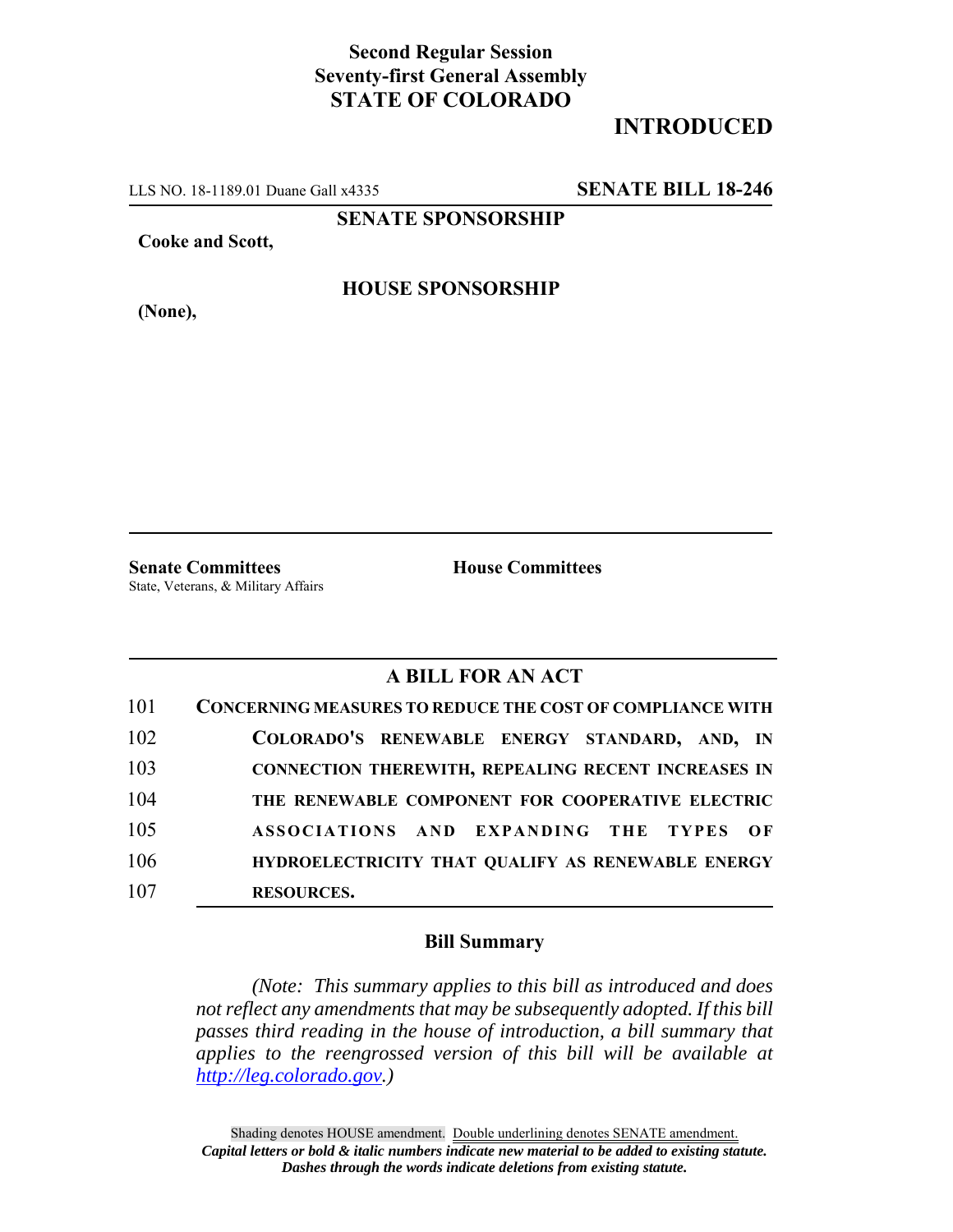The bill modifies and repeals selected provisions of recent legislation (S.B. 13-252) in the following areas:

- ! S.B. 13-252's increase in the renewable portfolio standard for cooperative electric associations serving 100,000 or more meters, which for 2020 had been increased from 10% to  $20\%$ , returns to  $10\%$ ;
- ! S.B. 13-252's expansion of the definition of "eligible energy resources" is curtailed by eliminating synthetic gas produced by pyrolysis of municipal waste, but the inclusion of coal mine methane is retained, subject to a determination by the public utilities commission that the coal mine methane is greenhouse gas neutral, and large and preexisting hydroelectric generation facilities are added;
- ! A multiplier in the formula for calculation of renewable energy credits used to accelerate the construction of new solar generation, which expired in 2015 under S.B. 13-252, is reinstated;
- ! The maximum permissible retail rate impact of compliance with the standards, which S.B. 13-252 increased from 1% to 2% for cooperative electric associations, returns to 1%;
- ! S.B. 13-252's additional carve-outs for distributed generation are eliminated; and
- ! Reporting requirements and portfolio standards for cooperative electric associations that sell electricity wholesale (qualifying wholesale utilities) are eliminated.

1 *Be it enacted by the General Assembly of the State of Colorado:*

2 **SECTION 1.** In Colorado Revised Statutes, 40-2-124, **amend** (1)

3 introductory portion,  $(1)(a)$ ,  $(1)(c)(II)(A)$ ,  $(1)(c)(III)$ ,  $(1)(c)(VII)(A)$ ,

- 4 (1)(g)(I)(A), and (1)(g)(IV)(A); and **repeal** (1)(c)(V.5), (1)(c)(X), and (8)
- 5 as follows:
- 

# 6 **40-2-124. Renewable energy standards - qualifying retail and** 7 **wholesale utilities - definitions - net metering - legislative declaration**

- 8  **rules.** (1) Each provider of retail electric service in the state of
- 9 Colorado, other than municipally owned utilities that serve forty thousand
- 10 customers or fewer, is a qualifying retail utility. Each qualifying retail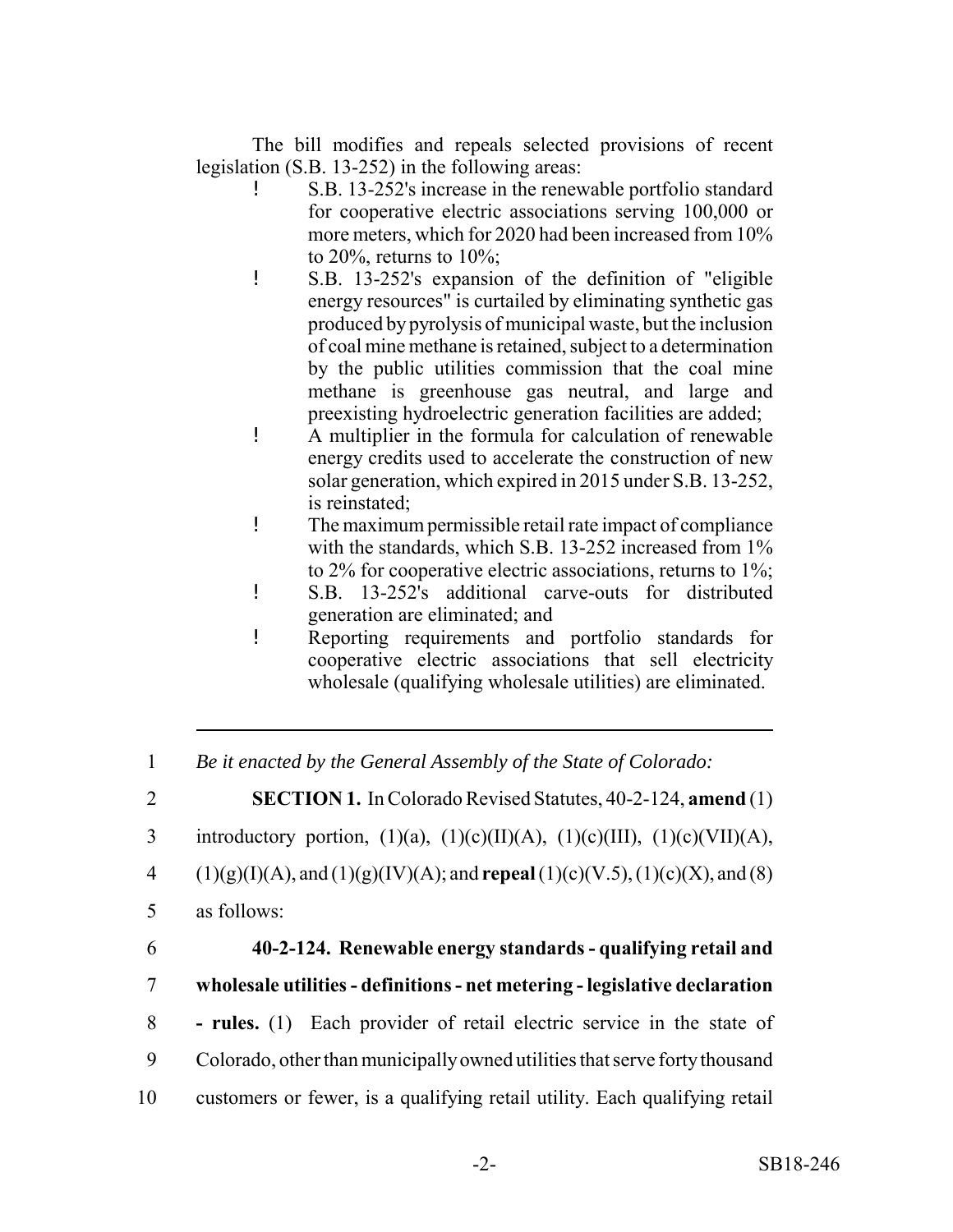utility, with the exception of cooperative electric associations that have voted to exempt themselves from commission jurisdiction pursuant to section 40-9.5-104 and municipally owned utilities, is subject to the rules 4 established under this article ARTICLE 2 by the commission. No additional regulatory authority is provided to the commission other than that specifically contained in this section. In accordance with article 4 of title 7 24,  $C.R.S.,$  the commission shall revise or clarify existing rules to establish the following:

 (a) Definitions of eligible energy resources that can be used to meet the standards. "Eligible energy resources" means recycled energy and renewable energy resources. In addition, resources using coal mine 12 methane and synthetic gas produced by pyrolysis of municipal solid waste are eligible energy resources if the commission determines that the electricity generated by those resources is greenhouse gas neutral. The commission shall determine, following an evidentiary hearing, the extent to which such electric generation technologies utilized in an optional pricing program may be used to comply with this standard. A fuel cell using hydrogen derived from an eligible energy resource is also an eligible electric generation technology. Fossil and nuclear fuels and their derivatives are not eligible energy resources. For purposes of this section:

(I) "Biomass" means:

 (A) Nontoxic plant matter consisting of agricultural crops or their 23 byproducts BY-PRODUCTS, urban wood waste, mill residue, slash, or brush;

(B) Animal wastes and products of animal wastes; or

 (C) Methane produced at landfills or as a by-product of the treatment of wastewater residuals.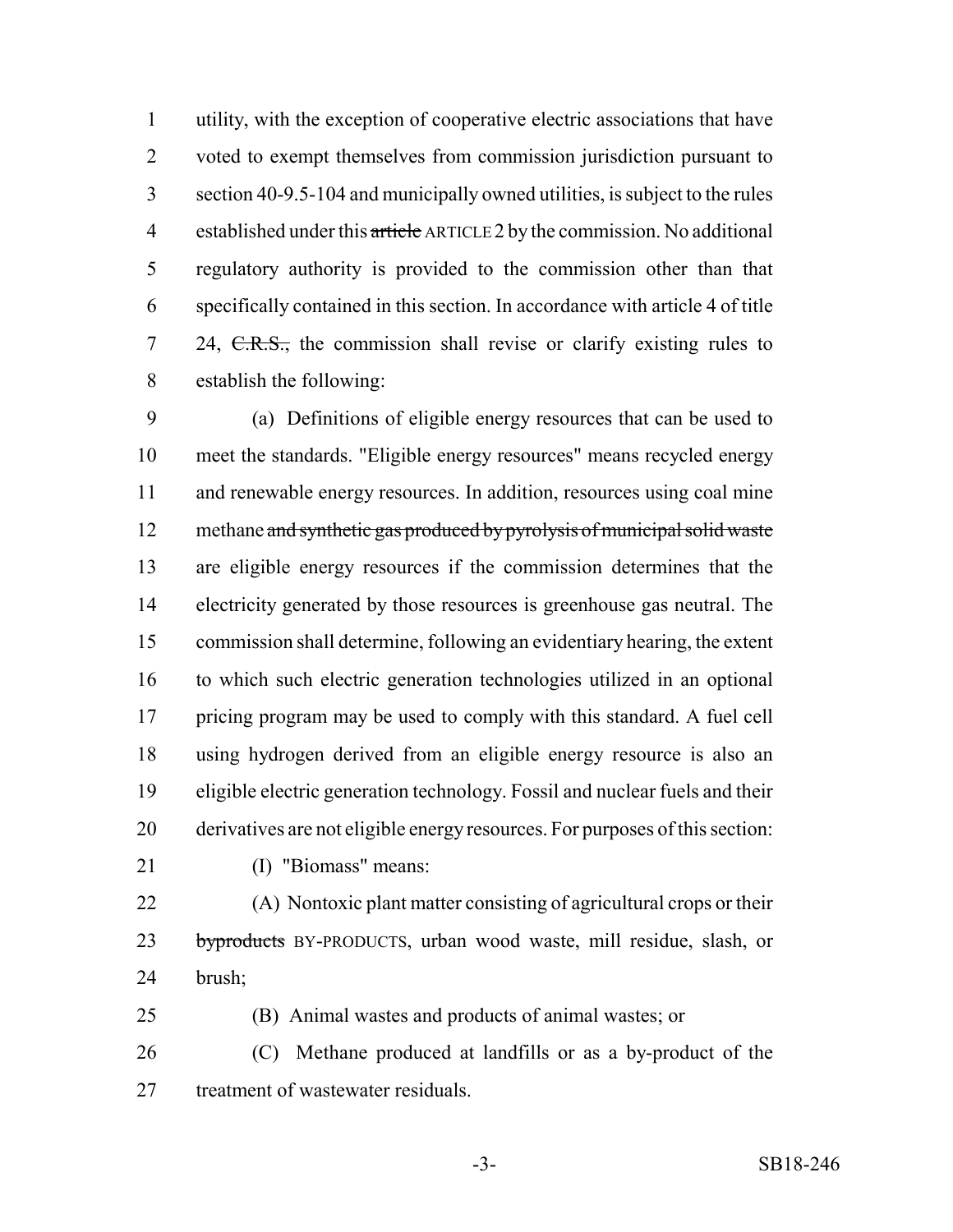(II) "Coal mine methane" means methane captured from active 2 and inactive coal mines where the methane is escaping to INTO the atmosphere. In the case of methane escaping from active mines, only methane vented in the normal course of mine operations that is naturally 5 escaping to INTO the atmosphere is coal mine methane for purposes of eligibility under this section.

- (III) "Distributed renewable electric generation" or "distributed generation" means:
- 

(A) Retail distributed generation; and

(B) Wholesale distributed generation.

 (IV) "Greenhouse gas neutral", with respect to electricity 12 generated by a coal mine methane or synthetic gas facility, means that the volume of greenhouse gases emitted into the atmosphere from the conversion of fuel to electricity is no greater than the volume of greenhouse gases that would have been emitted into the atmosphere over the next five years, beginning with the planned date of operation of the facility, if the fuel had not been converted to electricity, where greenhouse gases are measured in terms of carbon dioxide equivalent.

 (V) "Pyrolysis" means the thermochemical decomposition of 20 material at elevated temperatures without the participation of oxygen.

21 (V<sub>I</sub>) (V) "Recycled energy" means energy produced by a generation unit with a nameplate capacity of not more than fifteen megawatts that converts the otherwise lost energy from the heat from exhaust stacks or pipes to electricity and that does not combust additional fossil fuel. "Recycled energy" does not include energy produced by any system that uses energy, lost or otherwise, from a process whose primary purpose is the generation of electricity, including, without limitation, any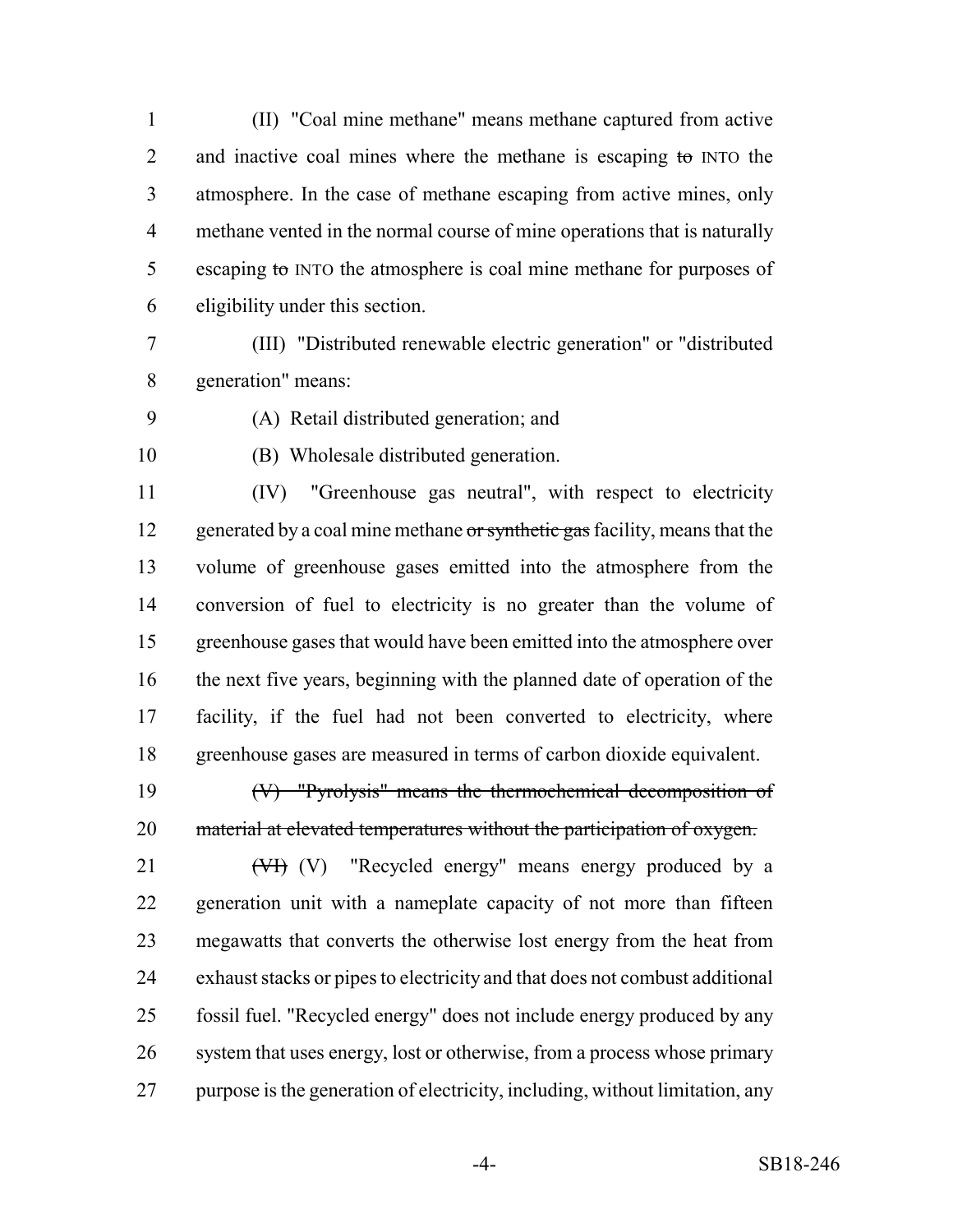process involving engine-driven generation or pumped hydroelectricity generation.

 (VII) (VI) "Renewable energy resources" means solar, wind, 4 geothermal, biomass, new hydroelectricity with a nameplate rating of ten 5 megawatts or less, and hydroelectricity. in existence on January 1, 2005, with a nameplate rating of thirty megawatts or less.

 (VIII) (VII) "Retail distributed generation" means a renewable energy resource that is located on the site of a customer's facilities and is interconnected on the customer's side of the utility meter. In addition, retail distributed generation shall MUST provide electric energy primarily 11 to serve the customer's load and shall MUST be sized to supply no more than one hundred twenty percent of the average annual consumption of 13 electricity by the customer at that site. For purposes of this subparagraph (VIII) SUBSECTION (1)(a)(VII), the customer's "site" includes all contiguous property owned or leased by the customer without regard to interruptions in contiguity caused by easements, public thoroughfares, transportation rights-of-way, or utility rights-of-way.

18  $(HX)(VIII)$  "Wholesale distributed generation" means a renewable energy resource with a nameplate rating of thirty megawatts or less and that does not qualify as retail distributed generation.

(c) Electric resource standards:

 (II) (A) Of the amounts of distributed generation in 23 sub-subparagraphs  $(C)$ ,  $(D)$ , and  $(E)$  of subparagraph  $(H)$ , 24 sub-subparagraph  $(D)$  of subparagraph  $(V)$ , and subparagraph  $(V.5)$  of 25 this paragraph (c) SUBSECTIONS  $(1)(c)(I)(C)$ ,  $(1)(c)(I)(D)$ , AND  $(1)(c)(I)(E)$  OF THIS SECTION, at least one-half must be derived from retail distributed 27 generation. except that this sub-subparagraph  $(A)$  does not apply to a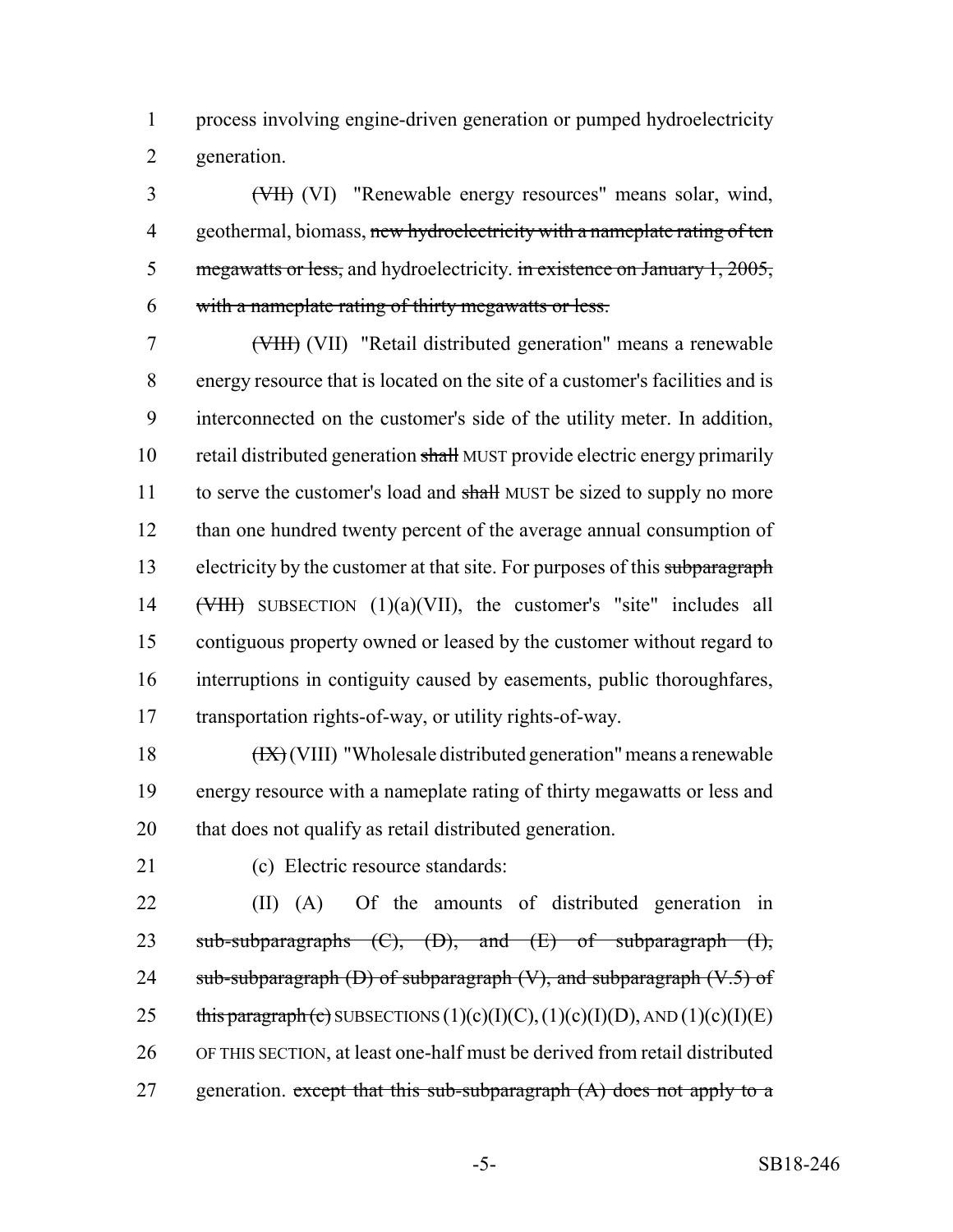1 qualifying retail utility that is a municipal utility.

 (III) Each kilowatt-hour of electricity generated from eligible 3 energy resources, other than retail distributed generation, and other than eligible energy resources beginning operation on or after January 1, 2015, counts as one and one-fourth kilowatt-hours for the purposes of compliance with this standard.

7 (V.5) Notwithstanding any other provision of law, each 8 cooperative electric association that provides electricity at retail to its 9 customers and serves one hundred thousand or more meters shall generate 10 or cause to be generated at least twenty percent of the energy it provides 11 to its customers from eligible energy resources in the years 2020 and 12 thereafter

13 (VII) (A) For purposes of compliance with the standards set forth 14 in subparagraphs  $(V)$  and  $(V.5)$  of this paragraph  $(e)$  SUBSECTION  $15$  (1)(c)(V) OF THIS SECTION, each kilowatt-hour of renewable electricity 16 generated from solar electric generation technologies shall be counted 17 COUNTS as three kilowatt-hours.

 $18$  (X)  $\Theta$ f the minimum amounts of electricity required to be 19 generated or caused to be generated by qualifying retail utilities in 20 accordance with subparagraph  $(V.5)$  and sub-subparagraph  $(D)$  of 21 subparagraph  $(V)$  of this paragraph  $(c)$ , one-tenth, or one percent of total 22 retail electricity sales, must be from distributed generation; except that: 23 (A) For a cooperative electric association that is a qualifying retail 24 utility and that provides service to fewer than ten thousand meters, the 25 distributed generation component may be three-quarters of one percent of 26 total retail electricity sales; and

27  $(B)$  This subparagraph  $(X)$  does not apply to a qualifying retail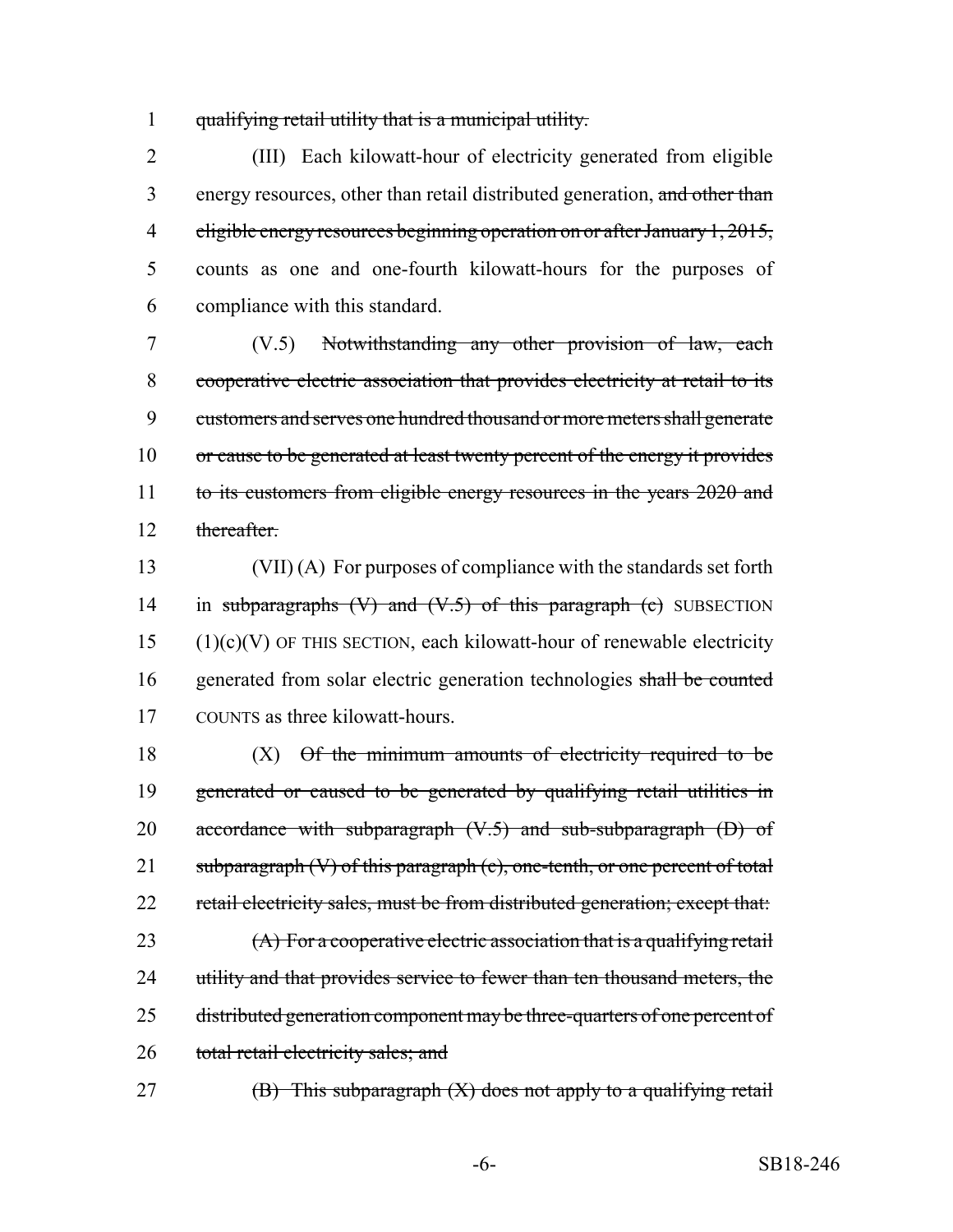utility that is a municipal utility.

(g) Retail rate impact rule:

3 (I) (A) Except as otherwise provided in subparagraph  $(W)$  of this **paragraph**  $(g)$  SUBSECTION  $(1)(g)(IV)$  OF THIS SECTION, for each qualifying utility, the commission shall establish a maximum retail rate impact for this section for compliance with the electric resource standards of two percent of the total electric bill annually for each customer. The retail rate impact shall be determined net of new alternative sources of electricity supply from noneligible energy resources that are reasonably available at the time of the determination.

 (IV) (A) For cooperative electric associations, the maximum retail 12 rate impact for this section is two ONE percent of the total electric bill annually for each customer.

 (8) **Qualifying wholesale utilities - definition - electric resource standard - tradable credits - reports.** (a) **Definition.** Each generation 16 and transmission cooperative electric association that provides wholesale 17 electric service directly to Colorado electric associations that are its members is a qualifying wholesale utility. Commission rules adopted 19 under subsections (1) to (7) of this section do not apply directly to qualifying wholesale utilities, and this subsection (8) does not provide the commission with additional regulatory authority over qualifying 22 wholesale utilities.

 (b) **Electric resource standard.** Notwithstanding any other 24 provision of law, each qualifying wholesale utility shall generate, or cause 25 to be generated, at least twenty percent of the energy it provides to its Colorado members at wholesale from eligible energy resources in the year 27 2020 and thereafter. If, and to the extent that, the purchase of energy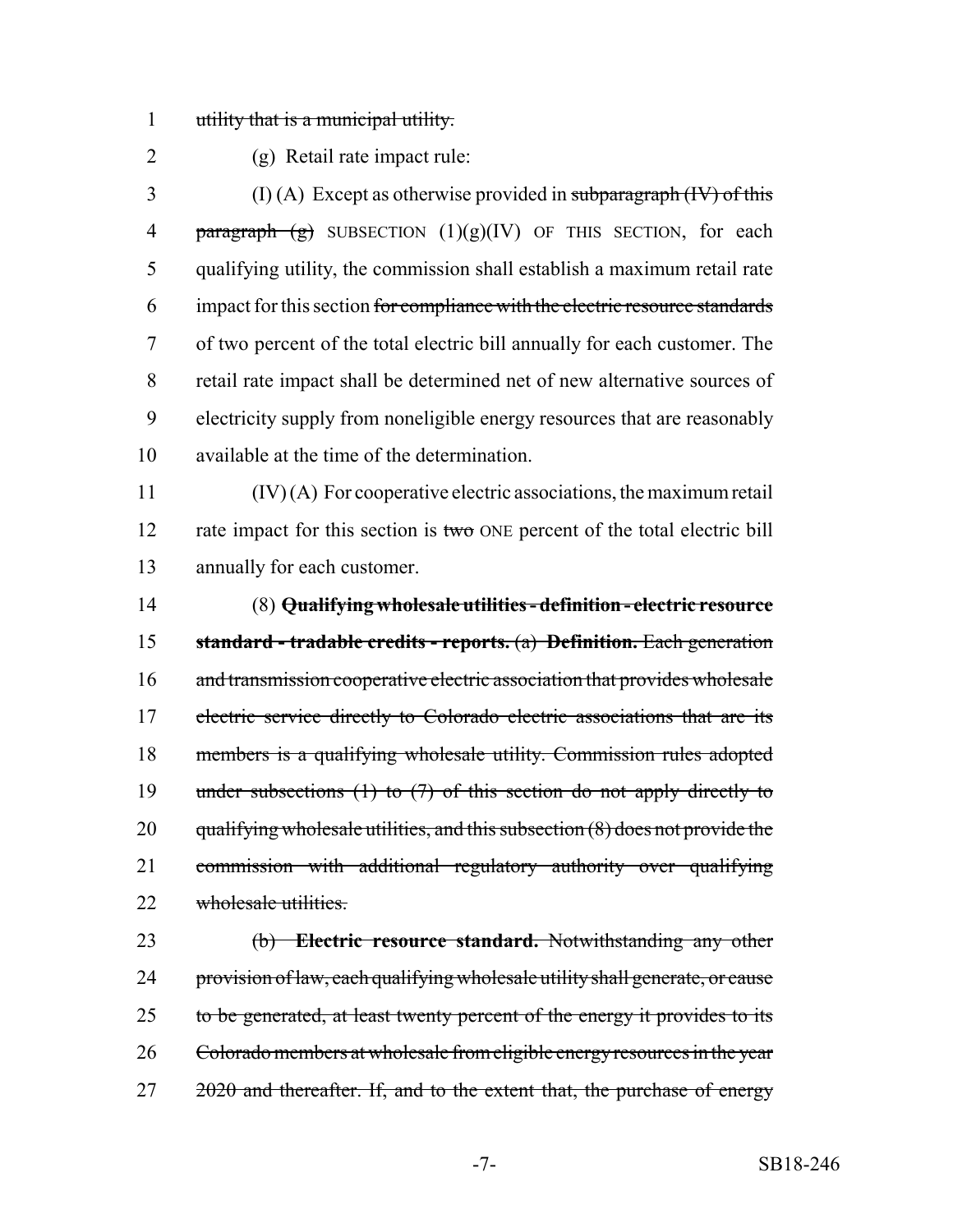generated from eligible energy resources by a Colorado member from a qualifying wholesale utility would cause an increase in rates for the Colorado member that exceeds the retail rate impact limitation in sub-subparagraph (A) of subparagraph (IV) of paragraph (g) of subsection (1) of this section, the obligation imposed on the qualifying wholesale utility is reduced by the amount of such energy necessary to enable the Colorado member to comply with the rate impact limitation. (c) A qualifying wholesale utility may count the energy generated or caused to be generated from eligible energy resources by its Colorado members or by the qualifying wholesale utility on behalf of its Colorado 11 members pursuant to subparagraph  $(V)$  of paragraph  $(c)$  of subsection  $(1)$ 

12 of this section toward compliance with the energy resource standard established in this subsection (8).

 (d) Preferences for certain eligible energy resources and the limit on their applicability established in subparagraph (VIII) of paragraph (c) 16 of subsection  $(1)$  of this section may be used by a qualifying wholesale 17 utility in meeting the energy resource standard established in this 18 subsection (8).

 (e) **Tradable renewable energy credits.** A qualifying wholesale 20 utility shall use a system of tradable renewable energy credits to comply 21 with the electric resource standard established in this subsection (8); 22 except that a renewable energy credit acquired under this subsection (8) expires at the end of the fifth calendar year following the calendar year 24 in which it was generated.

 (f) In implementing the electric resource standard established in 26 this subsection (8), a qualifying wholesale utility shall assure that the costs, both direct and indirect, attributable to compliance with the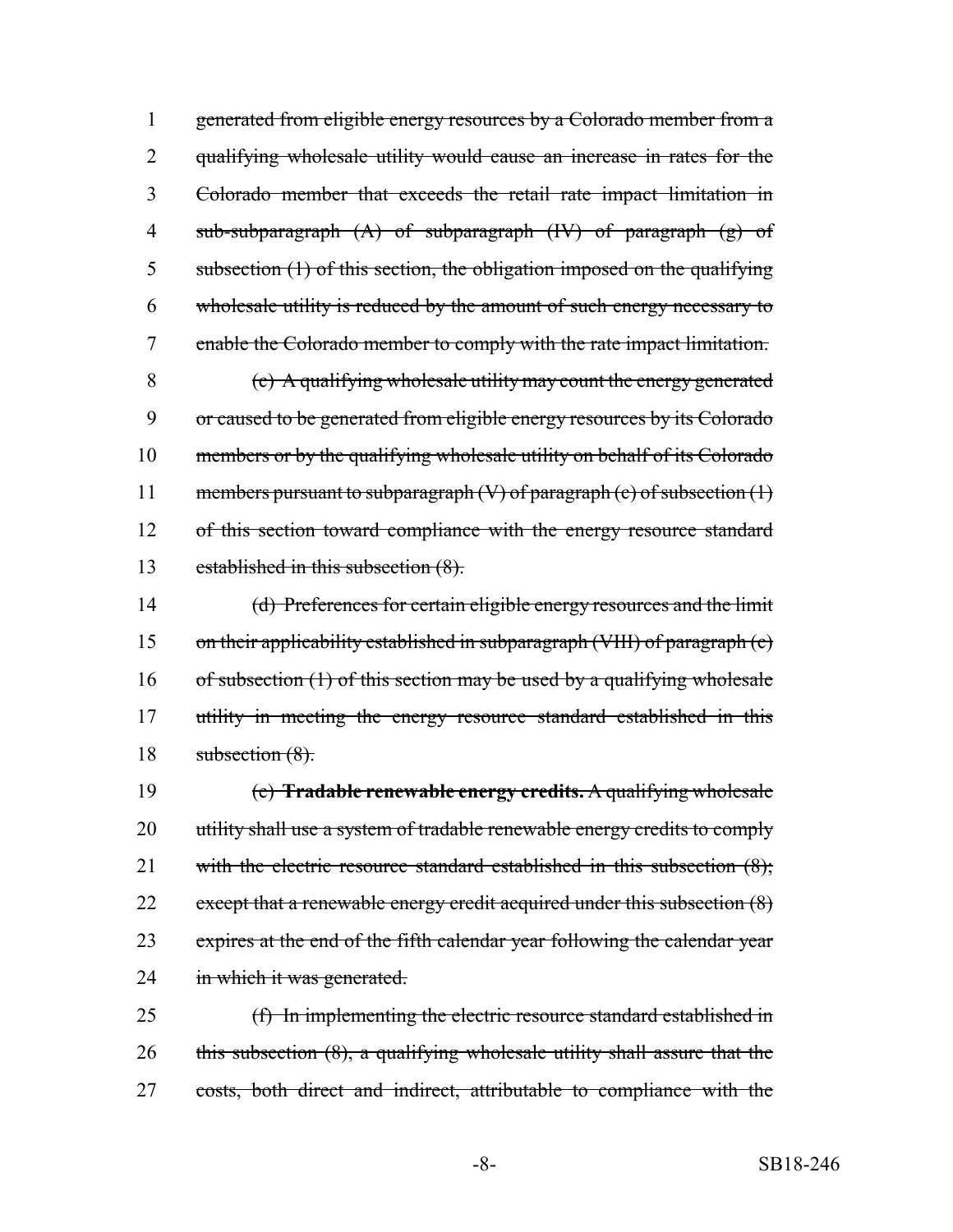standard are recovered from its Colorado members. The qualifying 2 wholesale utility shall employ such cost allocation methods as are required to assure that any direct or indirect costs attributable to compliance with the standard established in this subsection (8) do not affect the cost or price of the qualifying wholesale utility's sales to customers outside of Colorado.

 (g) **Reports.** Each qualifying wholesale utility shall submit an annual report to the commission no later than June 1, 2014, and June 1 of 9 each year thereafter. In addition, the qualifying wholesale utility shall post 10 an electronic copy of each report on its website and shall provide the commission with an electronic copy of the report. In each report, the qualifying wholesale utility shall:

13 (I) Describe the steps it took during the immediately preceding 14 twelve months to comply with the electric resource standard established 15 in this subsection  $(8)$ ;

16 (II) In the years before 2020, describe whether it is making 17 sufficient progress toward meeting the standard in 2020 or is likely to 18 meet the 2020 standard early. If it is not making sufficient progress 19 toward meeting the standard in 2020, it shall explain why and shall 20 indicate the steps it intends to take to increase the pace of progress; and 21 (III) In 2020 and thereafter, describe whether it has achieved 22 compliance with the electric resource standard established in this 23 subsection (8) and whether it anticipates continuing to do so. If it has not 24 achieved such compliance or does not anticipate continuing to do so, it 25 shall explain why and shall indicate the steps it intends to take to meet the 26 standard and by what date.

27 (h) Nothing in this subsection (8) amends or waives any provision